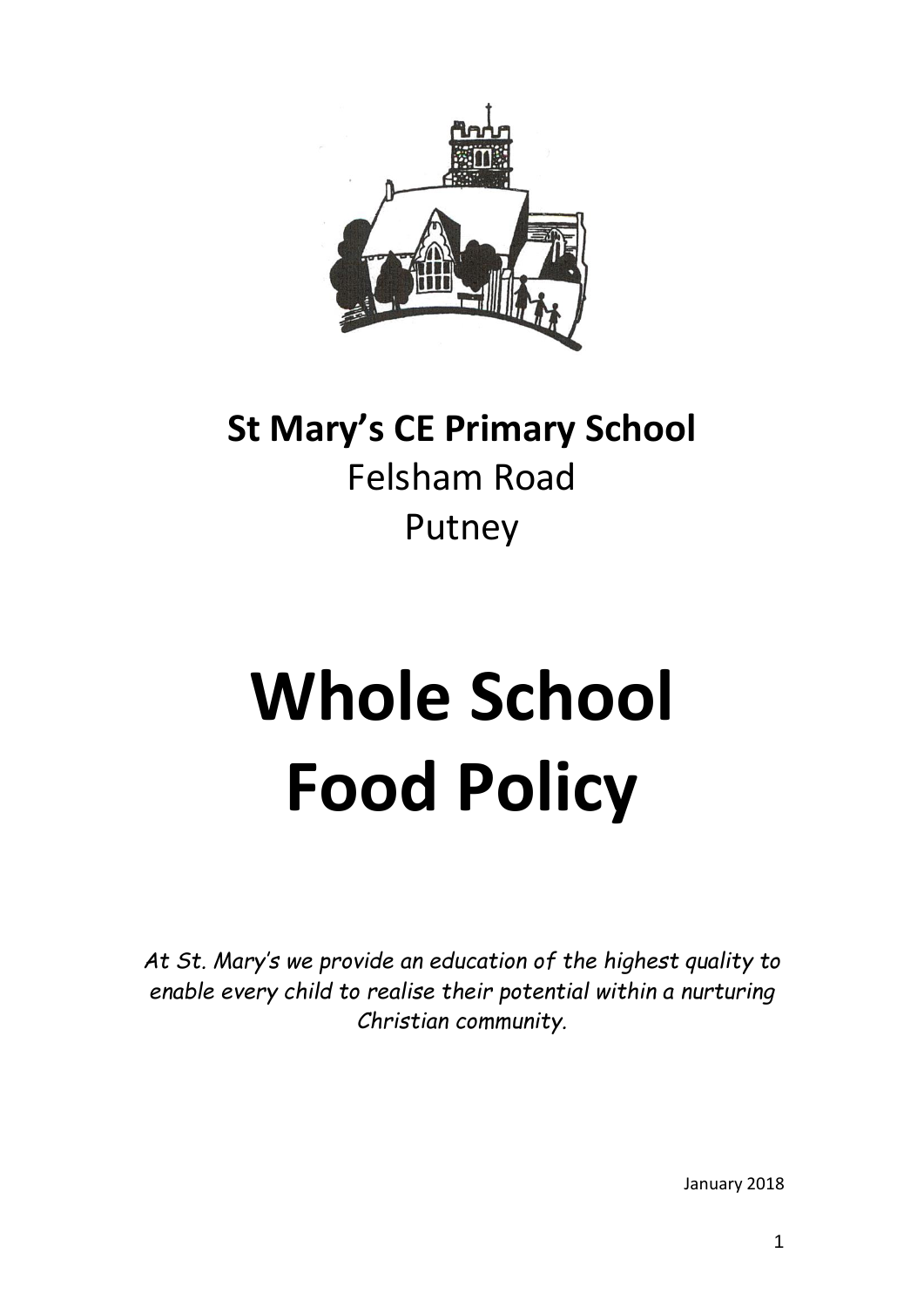# **Vision Statement:**

St Mary's CE Primary School is dedicated to providing an environment that promotes healthy eating and enabling pupils to make informed choices about the food they eat. Our belief is that a nutritious diet is crucial for the development of a child's physical and mental state. We recognise the importance of the link between a healthy diet and a child's ability to learn effectively in order to achieve his/her potential in school. This vision will be achieved by a whole school approach to food and nutrition, documented in this policy.

The Whole School Food Policy will cover the following:

- School lunches
- Packed lunches
- Food provided out with lunch time (Breakfast/After School Club and Break time)
- Drinking water
- Food safety
- Special dietary requirements and individual needs
- Healthy eating in curriculum
- Dining environment

#### **Aims:**

The main aims of this policy are:

- To ensure every pupil is well nourished at school.
- To ensure every pupil has access to safe, tasty and nutritious food as well as safe and easily accessible water supply during school day.
- To enable pupils to make healthy food choices through education on the benefits of good nutrition and the promotion of sensible attitudes towards food.
- To ensure food provision in school reflects the ethical and medical requirements of staff and pupils e.g. religious, ethnic, vegetarian, medical.
- To make the provision and consumption of food an enjoyable and safe experience.

These aims will ensure that all aspects of food and drink in school promote the health and well being of pupils, staff and visitors to our school.

#### **Roles and responsibilities of the Head Teacher, other staff and governors:**

The Head Teacher will ensure that:

- The policy is made available for staff based on The Requirements for School Food (England) Regulations 2014.
- The school caterers conform to the regulations.
- The agreed Nutritional Standards for free school meals are implemented.
- Content, cost and provision are monitored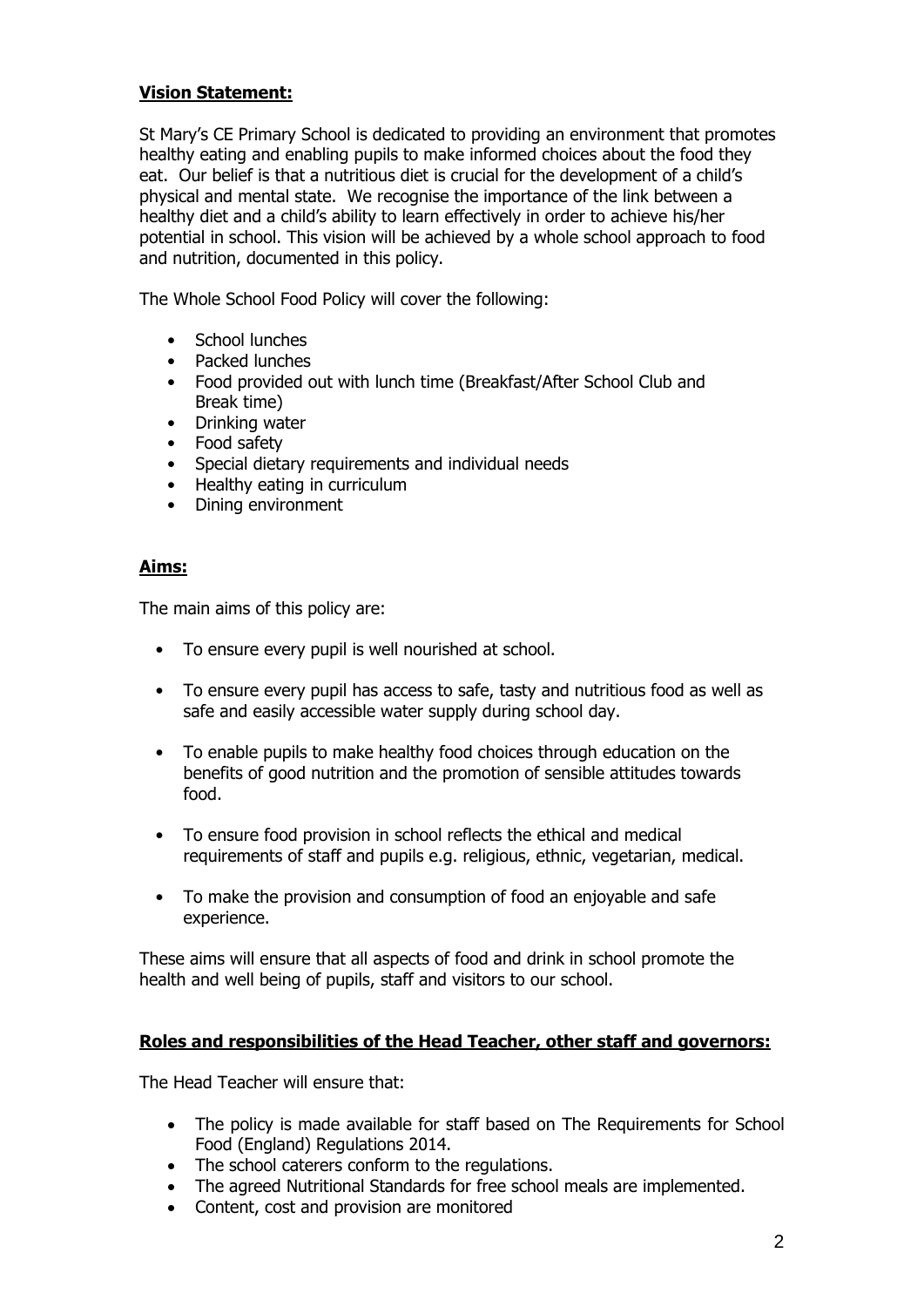- Special dietary needs of children and staff are adhered to.
- The provision for children with special dietary needs is closely monitored.

All staff will ensure that:

- Healthy eating, nutrition and the importance of a good diet is included in the curriculum for all year groups.
- The school's food policy is followed.

The governing body will ensure that:

- Regular reports on school lunches are prepared, to encompass standards, cost, dietary requirements, regulation and provision
- That nutrition and healthy eating are included in the curriculum
- That the Whole School Food Policy is effectively in place and updated as required

# **Implementation:**

## **1. School Lunches**

The school and its caterer will work together to ensure that food provided is compliant with The Requirements for School Food (England) Regulations 2014. In addition, the choices on offer address cultural, religious and special dietary needs.

**Free School Meals (FSM)** – to ensure each child receives a healthy lunch daily, the school must have the capacity to provide a meal for those who require one. This does not have to be a cooked meal. The Universal Infant Free School Meal was introduced in September 2014 [UIFSM]. All pupils in Key Stage One [Reception, Y1 and Y2] are entitled to a UIFSM. In addition, pupils in Nursery and KS2 will also be entitled to a free school meal if their parents receive one of the following benefits:

- Income Support
- Income-based Jobseekers Allowance
- Income-related Employment and Support Allowance
- Support under Part VI of the Immigration and Asylum Act 1999
- The guaranteed element of State Pension Credit
- Child Tax Credit (provided the parent or carer is not also entitled to Working Tax Credit and has an annual gross income of no more than £16,190)
- Working Tax Credit run-on paid for 4 weeks after you stop qualifying for Working Tax Credit
- Universal Credit

## **2. Packed Lunches** (see Appendix A)

The school recognises the benefit of a well-balanced school meal for children at lunchtime and recommends to parents that this is the best option. Should parents decide that a packed lunch is the best option for their child they are asked to follow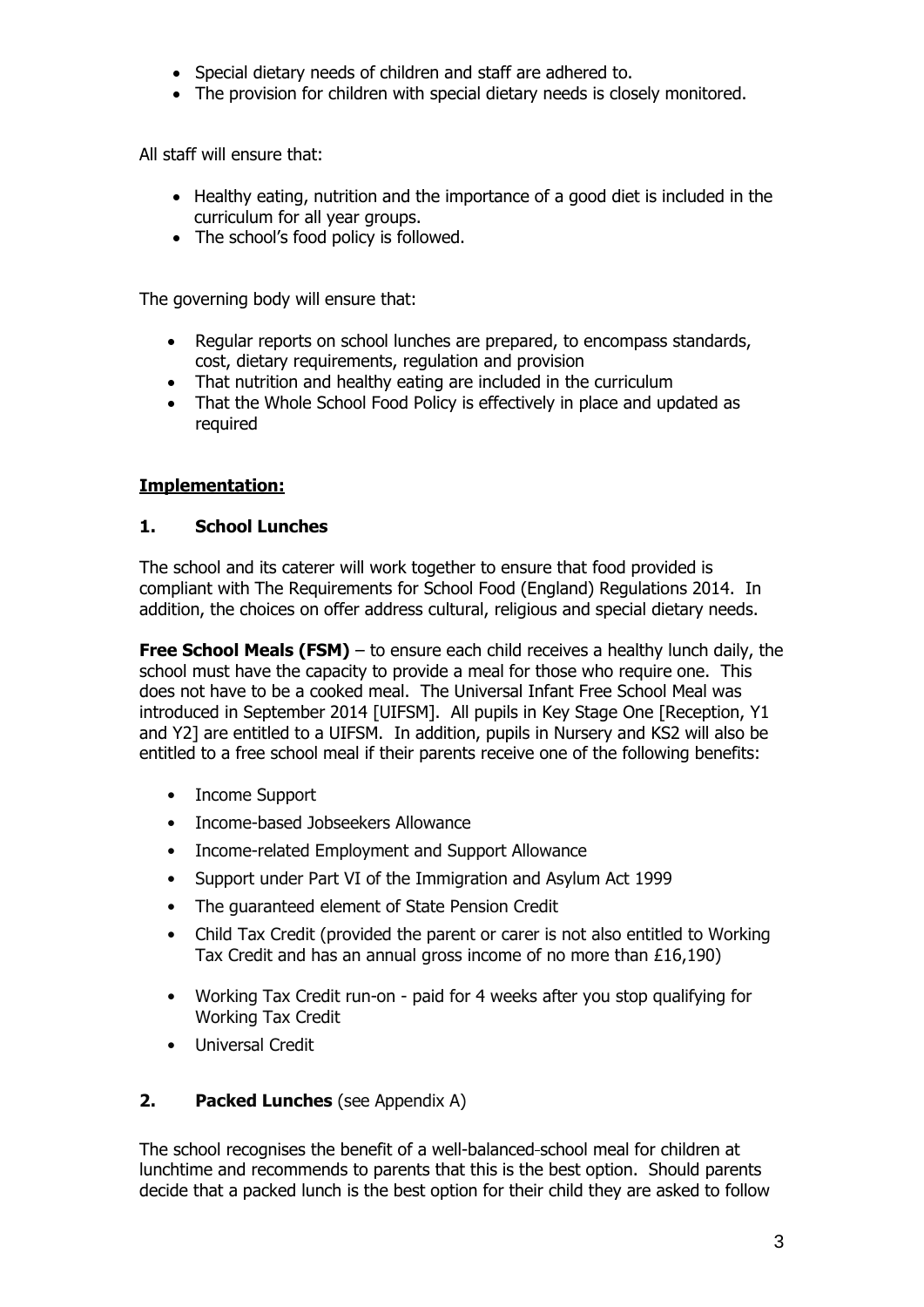the recommended guidelines set out by the British Nutritional Foundation. The guidelines recommend that a packed lunch should only include:

- A good portion of starchy food, e.g. wholegrain roll, wraps or pitta pockets, pasta or rice.
- A portion of lean meat, fish, egg, pulses or other non-dairy protein sources, e.g. chicken, ham, beef, tuna, sardines, mackerel, egg, beans.
- Plenty of fruit and vegetables, e.g. an apple, satsuma, handful of cherry tomatoes or carrot sticks, small tub of fruit salad or small box of raisins.
- A portion of semi-skimmed or 1% fat milk or other dairy food, e.g. reduced fat cheese, yogurt or fromage frais.
- A drink e.g. fruit juice, semi-skimmed or 1% fat milk, yogurt drink or a bottle of water.

# **3 Break time snacks and drinks** (see Appendix B)

The school understands that healthy snacks are an important part of the diet of a child and can contribute positively towards a balanced diet.

The school provides a snack for all students in KS1 at break time, in line with the Whole School Food Policy and KS2 students are permitted to bring their own snack, in line with the school packed lunch guidelines.

## **4 Drinking Water**

The school follows the regulation that drinking water should be available to all pupils, every day, free of charge. The school supports this recommendation and provides free, fresh drinking water throughout the school day.

Staff will encourage children to drink water at frequent intervals throughout the day and children are educated about the importance of hydration.

## **5 Milk**

Lower fat milk and/or lactose reduced milk will be made available every day at a time during school hours.

## **6 Food Safety**

The school will ensure that the caterer uses appropriate food safety precautions when food is prepared or stored. These may vary depending on the food on offer and include:

- ensuring that adequate storage and washing facilities are available.
- that food handlers undergo appropriate food hygiene training.
- that suitable equipment and protective clothing are available.

The school will meet with the caterer on a termly basis and monitor and ensure that any food safety hazards are identified and controlled. The school will consult with local Environmental Health Department about legal requirements, as required.

## **7 Special Dietary Requirements** (see Appendix C)

• Special Diets for Religious and Ethnic Groups – the school provides food in accordance with pupils' religious beliefs and cultural practices.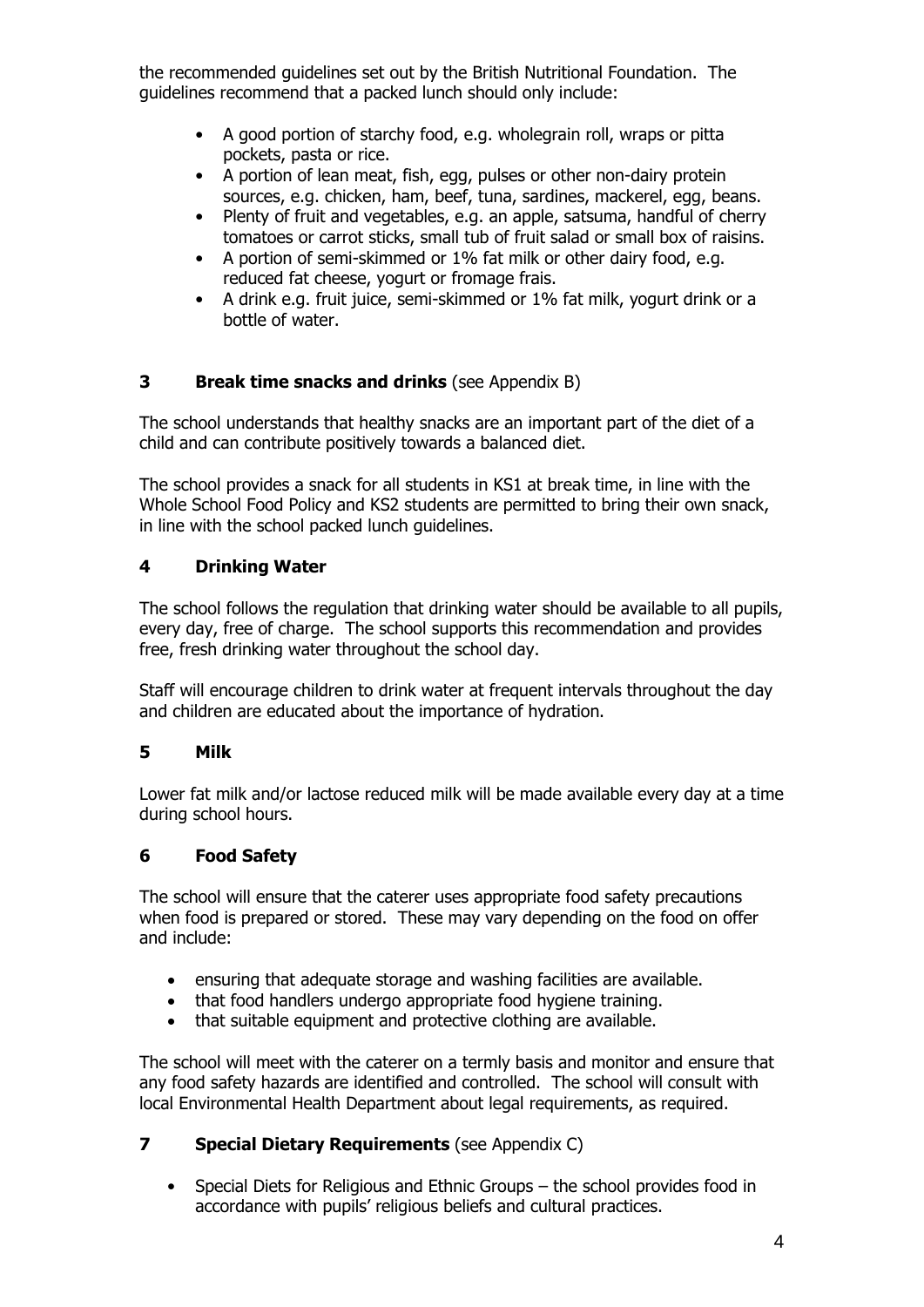- Vegetarians and Vegans the school caterer/s offer a vegetarian option at lunch everyday.
- Food Allergy and Intolerance Parents are requested to keep the school informed of any allergy or food intolerances. This information is provided to the school.
- The school and caterers follow the process outlined in Appendix C to ensure that children with dietary requirements can be catered for each day.

# **8 Healthy Eating in Curriculum** (see Appendix D)

Food and nutrition is taught at an appropriate level throughout each key stage. Effective teaching requires children to develop their understanding of healthy eating issues and attitudes to assist them in making informed decisions. Teaching methods adopted in the classroom offer a rich variety of opportunities for participatory learning and include debating issues, group discussions and role-play. Resources for the teaching of healthy eating in PSHE have been selected to complement the delivery of the curriculum in other subject areas.

All school staff, caterers and parents have a key role in influencing pupils' knowledge about food. Staff and caterers are trained on Healthy Eating and parents are asked to follow its guidelines.

# **9 Dining Environment**

The school ensures the dining environment is a clean, desirable place where there is enough space and time for the children to sit and eat a meal, promoting social and community cohesion. This is achieved by the following factors:

- Children are required to eat all, or at least try to eat, most of the food provided by school or in their lunchbox.
- All litter must be disposed of in the bins provided.
- Lunchtime supervisors will help any child who has concerns, or cause concern, during meal times.
- Children are expected to behave whilst eating their lunch, be polite, helpful and keep noise to a minimum.
- Staff will be on hand to help children who are unsure of the contents of the meal provided.

# **Monitoring and Evaluation:**

In order to determine the effectiveness of the policy, it will be monitored and evaluated in the following way:

- School monitoring numbers of students taking school lunches.
- Annual update of School Dinners Risk Assessment with regards to Incidents and Accidents.
- Annual review of the provision of food in school, pupils' awareness of nutrition and the promotion of healthy eating habits by the governing body.
- Regular feedback from students via School Council concerning quality of school meals and menu planning.
- Policy available on school website and parents invited to contribute to the schools healthy eating approach.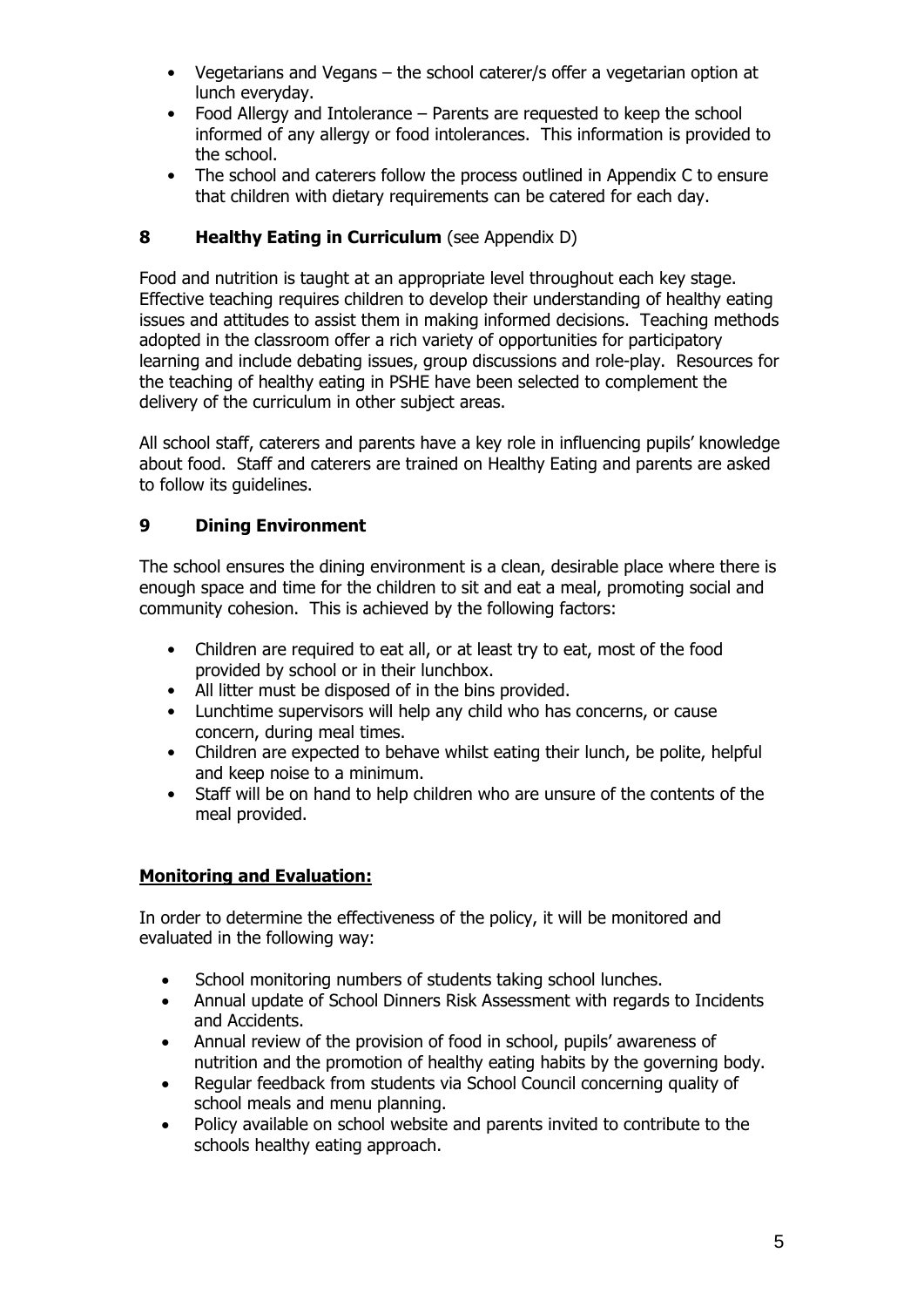# **This policy should be read in conjunction with:**

Risk Assessment – School Dinners: Children with Dietary Requirements due to Allergies and/or Religious Beliefs

- Safeguarding and Child Protection Policy
- The Requirements for School Food (England) Regulations 2014
- First Aid Medicines and Supporting Pupils with Medical Condition

#### Monitoring and Review

All staff will review this policy once every year as well as responding to trends that suggest the need for earlier review.

Policy last reviewed by: Name: Sue Abraham Date: January 2018 Formally adopted by Governors: Suggested Date of Next review : January 2019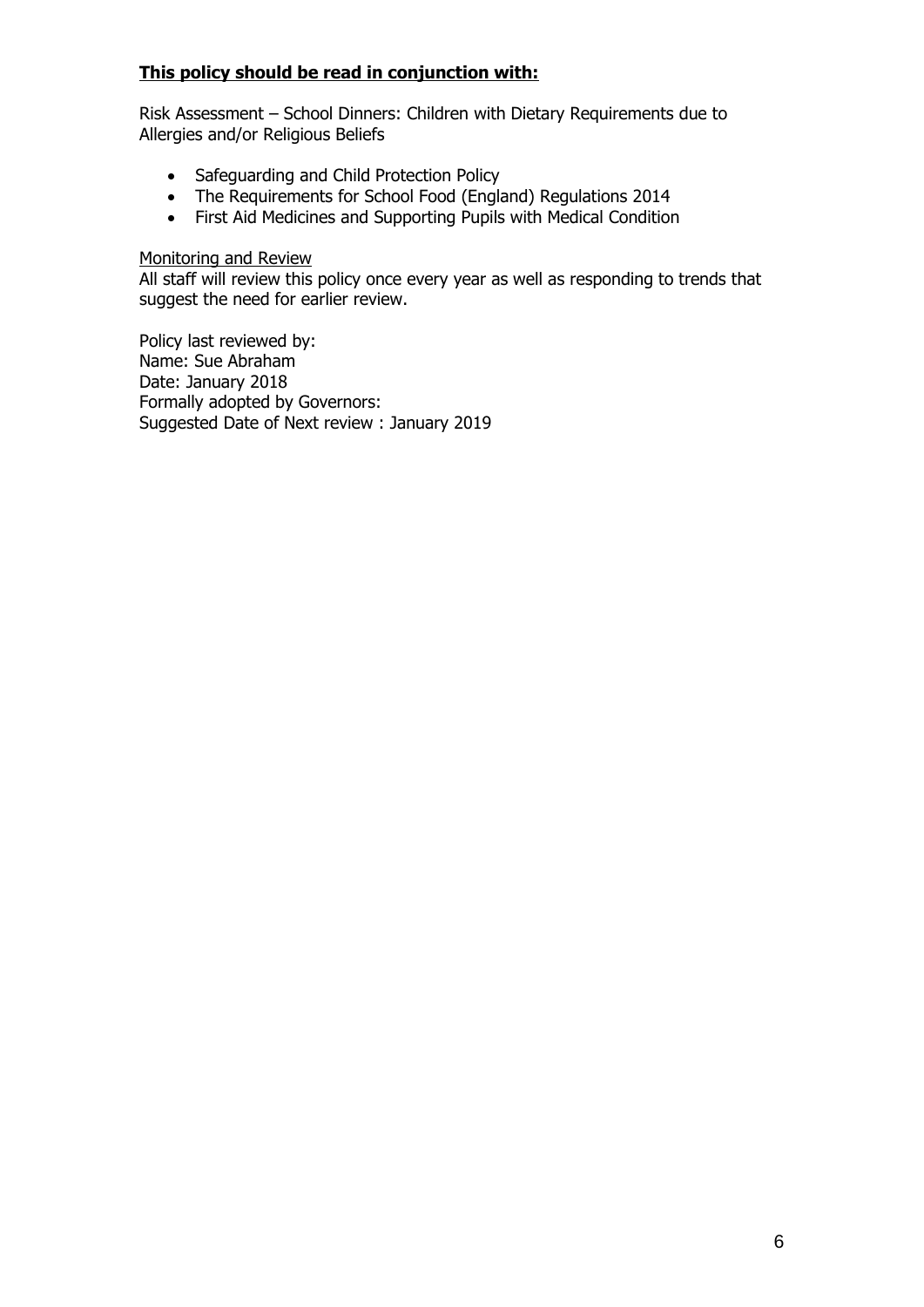#### **Appendix A**

St Mary's School asks that children bringing in packed lunch to school must use a proper lunch box labelled with the child's name. Lunch boxes should be left on the appropriate trolley in the playground at the start of the day.

Parents are requested to not include the following in packed lunches:

- Sweets, chocolate etc
- Fizzy drink/sugary drinks
- Sweet cakes
- Nuts
- Hummus

St Mary's School is a nut free school and no food containing nuts is cooked or permitted on the premises. The School Handbook states:

#### NUTS AND SESAME SEEDS – SAFETY NOTICE

There are children in the school who suffer from a serious allergy to nuts. Children (and adults) are therefore not permitted to bring nuts or any foods containing nuts or sesame seeds into school as even being with someone who has eaten food containing nuts can be enough to trigger an attack. This also applies to class cake sales and parents are asked to comply with the nut and sesame free school rule.

#### **Appendix B**

#### Snacks for morning playtime:

St Mary's School provides water and fruit free of charge for students in KS1 at break time. In addition, YN have free milk at break time and YR can opt to have milk at break time but this is chargeable once the child reaches the age of 5.

Children may bring a still drink or snack - fresh or dried fruit, carrot or rice cakes for morning break-time. Biscuits, sweets, chocolate bars, crisps etc. are not permitted.

Children are allowed to bring in a small, named bottle of water to drink in class.

Students in KS2 are permitted to bring their own snack and, in line with school packed lunch guidelines, are requested not to bring any food containing nuts or snacks high in fat and sugar. The school recommends:

- Fruit/vegetables
- Rice cakes

#### **Appendix C**

All children currently on role with religious or medical dietary requirement [that have opted for school meals] are appropriately catered for five days a week.

Children with medical dietary requirements are identified through wrist bands and a photo board for caterers. Individual care plans are created for pupils with severe food allergies [Anaphylaxis - Epi Pen]. These document symptoms and adverse reactions, actions to be taken in an emergency, and emergency contact details.

Training for all staff is completed annually for Managing Severely Allergic Pupils [Epi Pen and Jext Pen training].